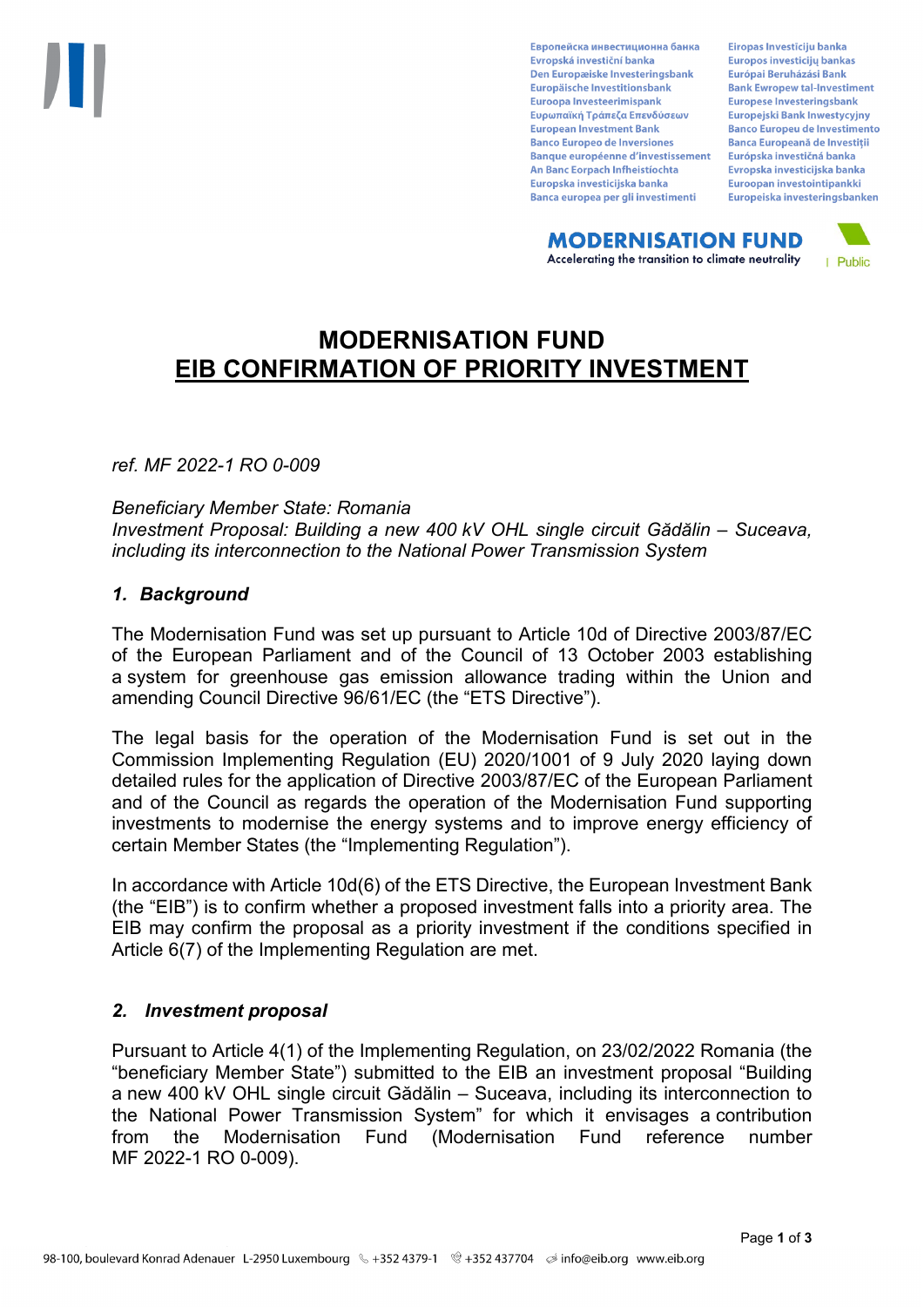

The investment concerns the development of a new 400 kV power line between Gădălin substation and Suceava substation as well as the expansion of the two substations. The investment comprises a 400 kV overhead line with a total length of 260.8 km.

The beneficiary Member State has requested funding of EUR 101 208 938 for a disbursement under the proposed project.

The main objective of the investment is to reinforce the national transmission system and support the integration of renewable energy sources in the eastern and southeastern parts of the country.

The project is included in the list of key electricity transmission infrastructure projects of the National Energy and Climate Plan (NECP) for Romania.

### *3. Compliance with the conditions for priority investment*

- a) The beneficiary Member State has demonstrated that the investment complies with the requirements laid down in Article 10d(1) of the ETS Directive as it supports the modernisation of the energy system and it is in line with the objectives and measures set out in its NECP.
- b) According to the information provided by the beneficiary Member State and pursuant to Article 10d(2) Directive 2003/87/EC, the investment is considered as a priority investment as it falls under the priority area "modernisation of energy networks".
- c) The beneficiary Member State has sufficient funds available for the requested disbursement according to the statement of the available funds referred to in Article 5(1) of the Implementing Regulation and after deduction of any amounts to be disbursed for investments already confirmed in accordance with Article 6(9) of the Implementing Regulation.
- d) The beneficiary Member State has provided evidence that the investment proposal does not constitute State aid within the meaning of Article 107(1) of the Treaty on the Functioning of the European Union.
- e) The beneficiary Member State has confirmed in writing that the investment complies with any other applicable requirements of Union and national law.
- f) According to the information provided by the beneficiary Member State, the amounts requested from the Modernisation Fund are not intended to cover the same costs of the investment as those financed by another Union or national instrument.